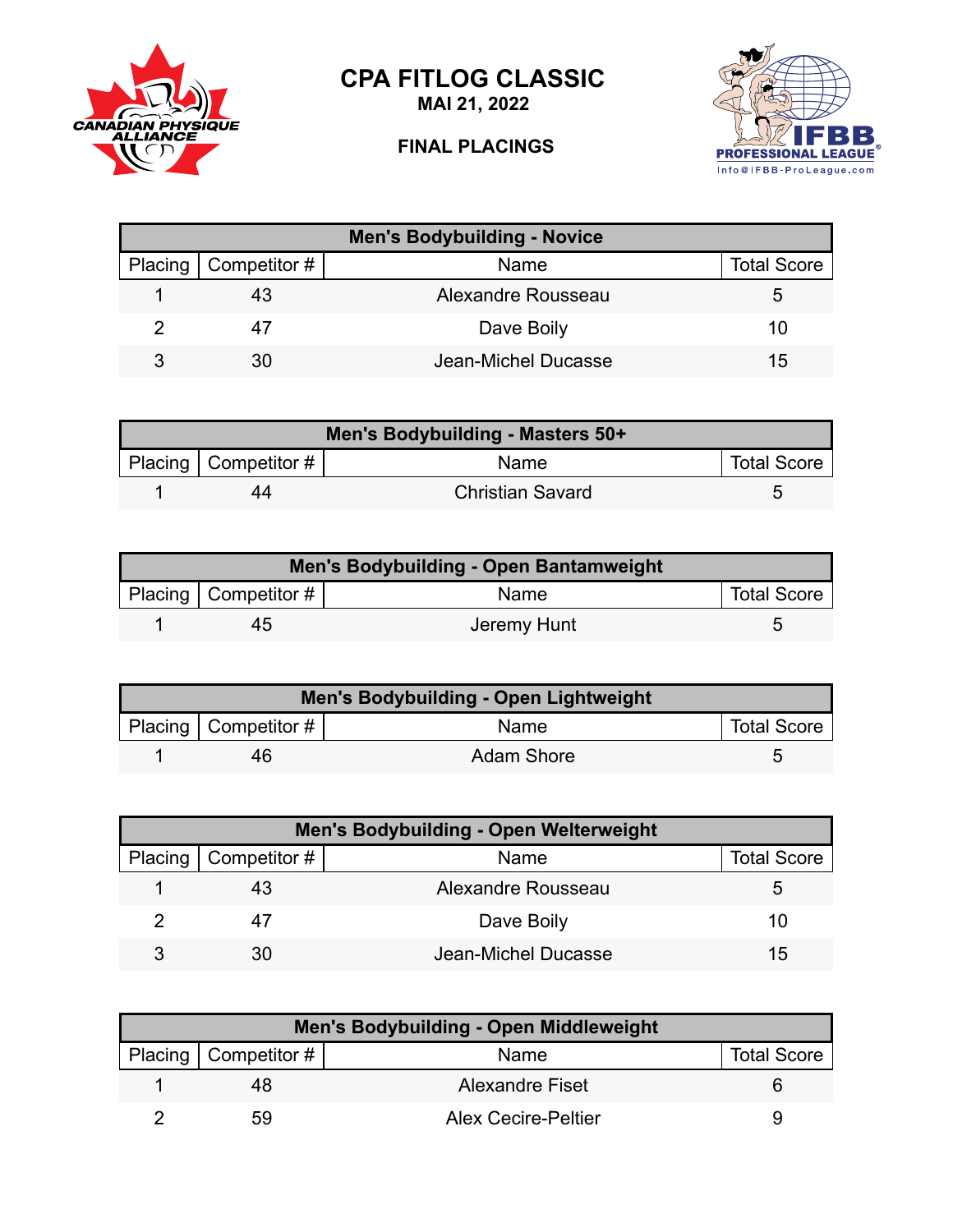| Men's Bodybuilding - Open Light Heavyweight |                        |                     |                    |  |
|---------------------------------------------|------------------------|---------------------|--------------------|--|
|                                             | Placing   Competitor # | Name                | <b>Total Score</b> |  |
|                                             |                        | * David Beaulieu *  |                    |  |
|                                             | 50                     | <b>Samuel Blais</b> | 11)                |  |

| <b>Men's Bodybuilding - Open Heavyweight</b> |              |                         |                    |  |
|----------------------------------------------|--------------|-------------------------|--------------------|--|
| Placing                                      | Competitor # | Name                    | <b>Total Score</b> |  |
|                                              | 81           | Andrew Thériault        | 5                  |  |
| 2                                            | 58           | Dominic Cassabon        | 11                 |  |
| 3                                            | 51           | <b>Kevin Lussier</b>    | 14                 |  |
| 4                                            | 52           | Louis Poirier           | 20                 |  |
| 5                                            | 44           | <b>Christian Savard</b> | 25                 |  |

| <b>Men's Classic Physique - Novice</b> |              |                       |                    |  |
|----------------------------------------|--------------|-----------------------|--------------------|--|
| Placing                                | Competitor # | Name                  | <b>Total Score</b> |  |
|                                        | 54           | Alexandre Bujold      | 5                  |  |
| 2                                      | 53           | Anthony Adam          | 11                 |  |
| 3                                      | 30           | Jean-Michel Ducasse   | 14                 |  |
| 4                                      | 56           | <b>Felix Gobeil-L</b> | 20                 |  |
| 5                                      | 55           | Yan Decarie-Marleau   | 25                 |  |

| <b>Men's Classic Physique - Junior</b> |                           |              |                    |
|----------------------------------------|---------------------------|--------------|--------------------|
|                                        | Placing   Competitor $\#$ | <b>Name</b>  | <b>Total Score</b> |
|                                        | 53                        | Anthony Adam |                    |

| Men's Classic Physique - Open Class A |              |                        |                    |  |
|---------------------------------------|--------------|------------------------|--------------------|--|
| Placing                               | Competitor # | Name                   | <b>Total Score</b> |  |
|                                       | 48           | <b>Alexandre Fiset</b> |                    |  |
| 2                                     | 46           | <b>Adam Shore</b>      | 11                 |  |
| 3                                     | 43           | Alexandre Rousseau     | 14                 |  |
|                                       | 30           | Jean-Michel Ducasse    |                    |  |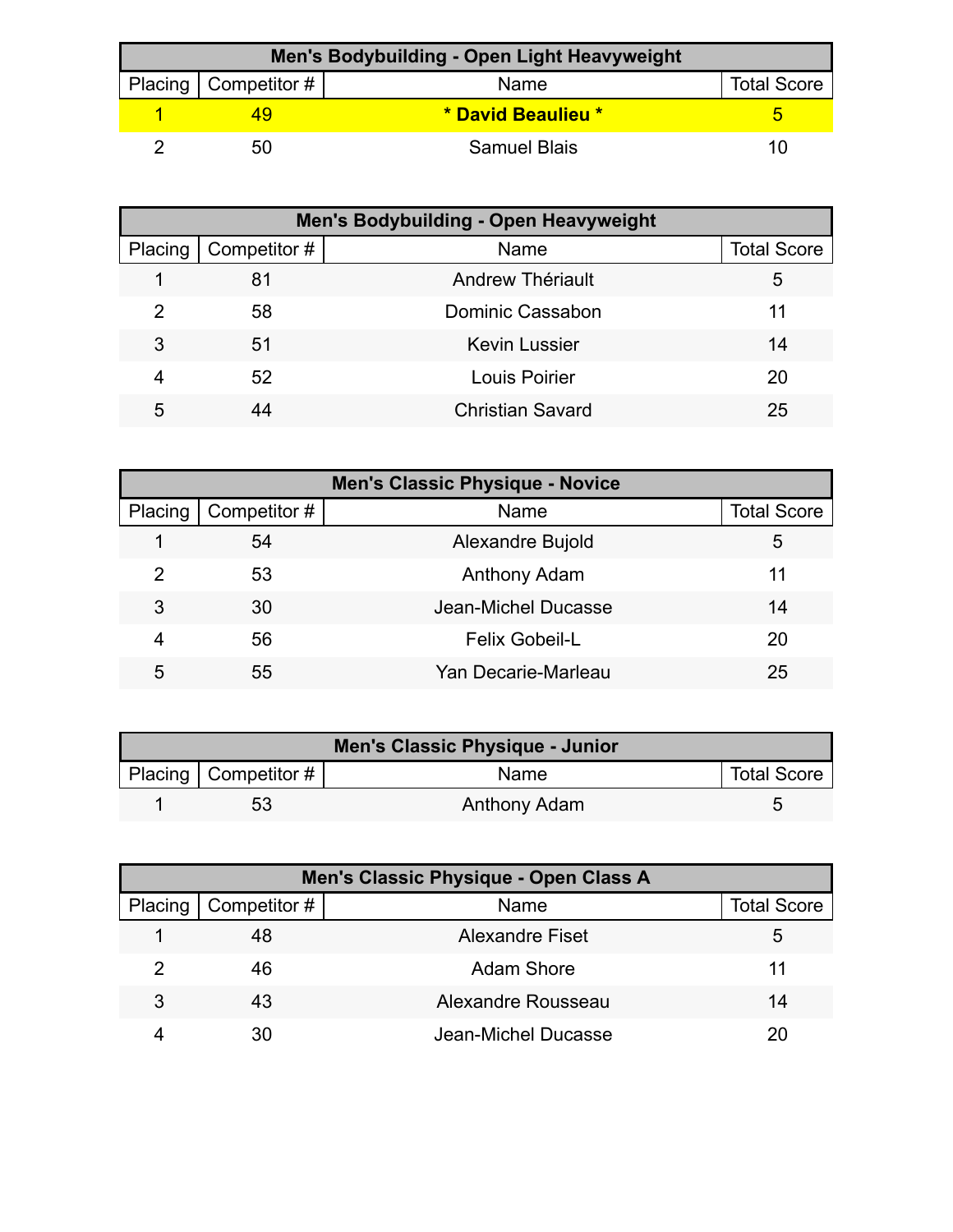| Men's Classic Physique - Open Class B |              |                         |                    |  |
|---------------------------------------|--------------|-------------------------|--------------------|--|
| Placing                               | Competitor # | Name                    | <b>Total Score</b> |  |
|                                       | 59           | * Alex Cecire-Peltier * | 5                  |  |
| 2                                     | 57           | <b>Christophe Caron</b> | 10                 |  |
| 3                                     | 60           | Alexandre Savard        | 15                 |  |
|                                       | 54           | Alexandre Bujold        | 20                 |  |
| 5                                     | 55           | Yan Decarie-Marleau     | 25                 |  |

| Men's Classic Physique - Open Class C |              |                               |                    |  |
|---------------------------------------|--------------|-------------------------------|--------------------|--|
| Placing                               | Competitor # | Name                          | <b>Total Score</b> |  |
|                                       | 49           | David Beaulieu                | 5                  |  |
| 2                                     | 61           | Yan-Phillipe Leduc            | 12                 |  |
| 3                                     | 62           | <b>Francis Marois-Lacasse</b> | 13                 |  |
| 4                                     | 53           | Anthony Adam                  | 20                 |  |
| 5                                     | 52           | <b>Louis Poirier</b>          | 25                 |  |
| 6                                     | 56           | <b>Felix Gobeil-L</b>         | 30                 |  |

| <b>Men's Physique - Novice</b> |                              |                       |                    |
|--------------------------------|------------------------------|-----------------------|--------------------|
|                                | Placing $\vert$ Competitor # | Name                  | <b>Total Score</b> |
|                                | 64                           | <b>Brandon Chasse</b> | 5.                 |
|                                | 65                           | <b>Morel Francis</b>  | 10                 |
| 3                              | 63                           | <b>Eric Cassivi</b>   | 15                 |

| <b>Men's Physique - Junior</b> |                          |                       |                    |  |
|--------------------------------|--------------------------|-----------------------|--------------------|--|
|                                | Placing   Competitor $#$ | <b>Name</b>           | <b>Total Score</b> |  |
|                                | 64                       | <b>Brandon Chasse</b> |                    |  |

| Men's Physique - Masters 50+ |                           |               |                    |  |
|------------------------------|---------------------------|---------------|--------------------|--|
|                              | Placing   Competitor $\#$ | Name          | <b>Total Score</b> |  |
|                              | 66                        | Rene Monfette | 5                  |  |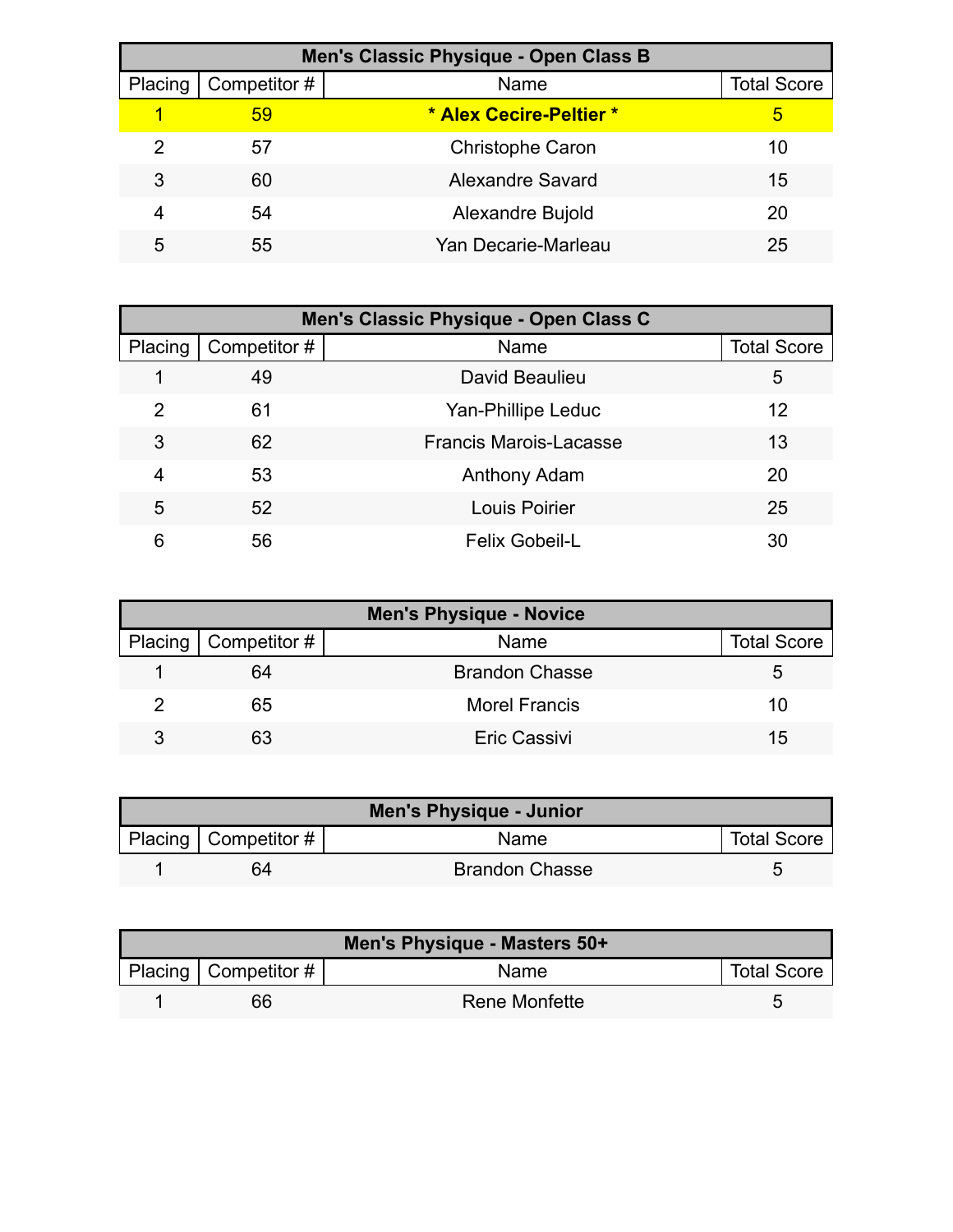| Men's Physique - Masters 40+ |                     |                    |  |  |
|------------------------------|---------------------|--------------------|--|--|
| Placing   Competitor #       | Name                | <b>Total Score</b> |  |  |
| 67                           | Sami El Ghoul       | b                  |  |  |
| 66                           | Rene Monfette       | 10                 |  |  |
| 63                           | <b>Eric Cassivi</b> | 15                 |  |  |

| Men's Physique - Open Class B |                      |                    |  |  |
|-------------------------------|----------------------|--------------------|--|--|
| Placing   Competitor #        | Name                 | <b>Total Score</b> |  |  |
|                               | Sami El Ghoul        |                    |  |  |
| 66                            | <b>Rene Monfette</b> | 10                 |  |  |

| Men's Physique - Open Class C |                     |                              |                    |  |
|-------------------------------|---------------------|------------------------------|--------------------|--|
| Placing                       | $\mid$ Competitor # | Name                         | <b>Total Score</b> |  |
|                               | 62                  | * Francis Marois-Lacasse *   |                    |  |
|                               | 64                  | <b>Brandon Chasse</b>        | 10                 |  |
| 3                             | 68                  | <b>Justin Campeau-Racine</b> | 15                 |  |
|                               | 65                  | <b>Morel Francis</b>         |                    |  |

| <b>Women's Physique - Open</b> |                        |                 |                    |  |
|--------------------------------|------------------------|-----------------|--------------------|--|
|                                | Placing   Competitor # | Name            | <b>Total Score</b> |  |
|                                | 69                     | Irina Dubrovina |                    |  |

| <b>Women's Figure - Novice</b> |              |                        |                    |  |
|--------------------------------|--------------|------------------------|--------------------|--|
| Placing                        | Competitor # | Name                   | <b>Total Score</b> |  |
|                                | 70           | <b>Melodie Couture</b> | 5                  |  |
|                                | 71           | Danyelle Lemieux       | 10                 |  |
| 3                              | 82           | Sophia Eysseric        | 15                 |  |
|                                | 72           | Frederique Sauvageau   |                    |  |

| Women's Figure - Masters 45+ |                        |                    |  |  |
|------------------------------|------------------------|--------------------|--|--|
| Placing   Competitor #       | Name                   | <b>Total Score</b> |  |  |
|                              | <b>Melanie Richard</b> |                    |  |  |
|                              | Rita Lessard           | 10                 |  |  |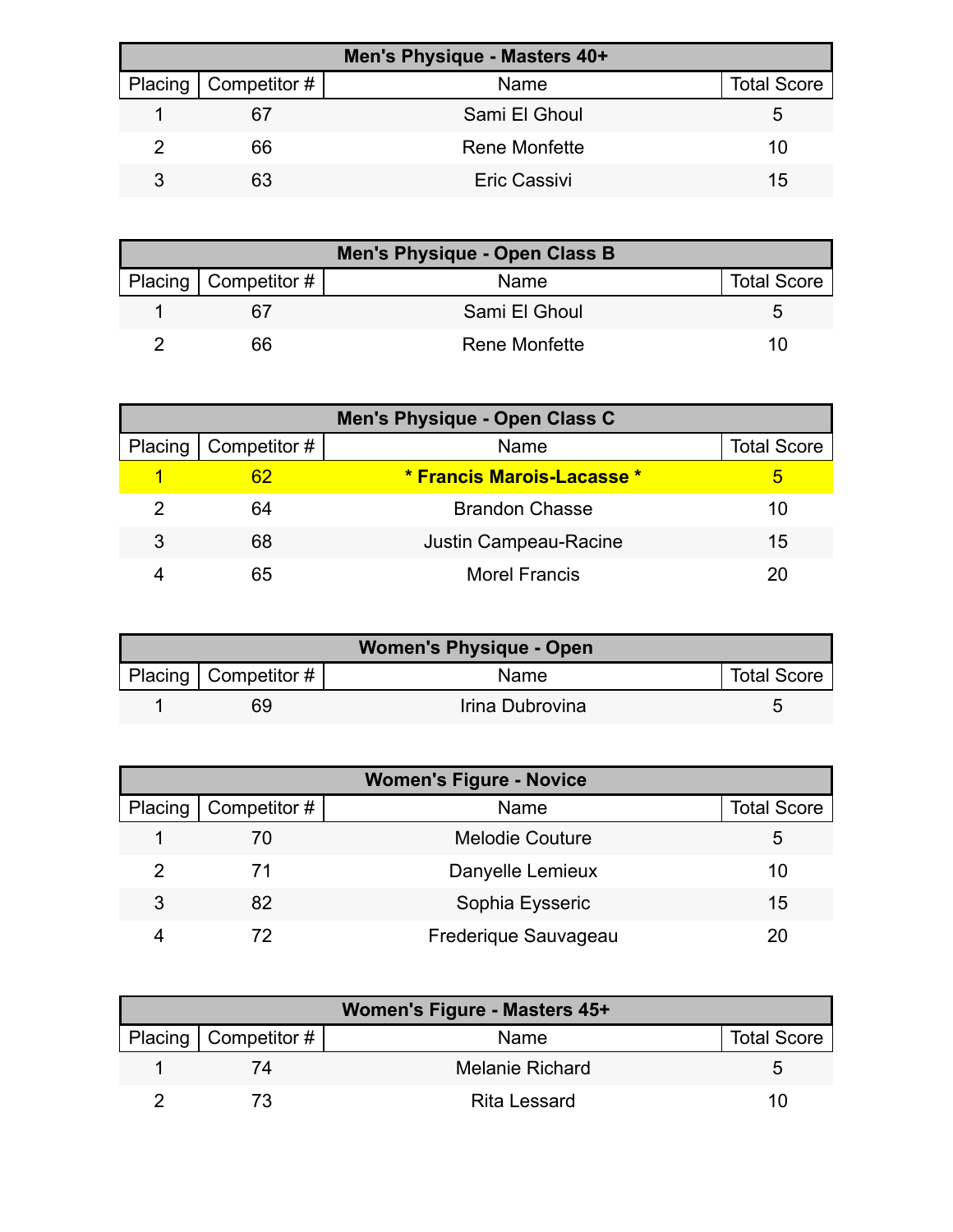| Women's Figure - Masters 35+ |                        |                  |                    |  |
|------------------------------|------------------------|------------------|--------------------|--|
|                              | Placing   Competitor # | <b>Name</b>      | <b>Total Score</b> |  |
|                              |                        | Danyelle Lemieux |                    |  |

| Women's Figure - Open Class A |                           |                 |                    |  |
|-------------------------------|---------------------------|-----------------|--------------------|--|
|                               | Placing   Competitor $\#$ | <b>Name</b>     | <b>Total Score</b> |  |
|                               |                           | Sophia Eysseric |                    |  |

| <b>Women's Figure - Open Class B</b> |                              |                        |                    |  |
|--------------------------------------|------------------------------|------------------------|--------------------|--|
|                                      | Placing $\vert$ Competitor # | Name                   | <b>Total Score</b> |  |
|                                      |                              | * Melodie Couture *    |                    |  |
|                                      |                              | Danyelle Lemieux       | 10                 |  |
|                                      | 74                           | <b>Melanie Richard</b> | 15                 |  |

| <b>Women's Wellness - Novice</b> |                           |                          |                    |  |
|----------------------------------|---------------------------|--------------------------|--------------------|--|
|                                  | Placing   Competitor $\#$ | <b>Name</b>              | <b>Total Score</b> |  |
|                                  |                           | <b>Ariane Morissette</b> |                    |  |

| Women's Wellness - Open Class B |                           |                   |                    |
|---------------------------------|---------------------------|-------------------|--------------------|
|                                 | Placing   Competitor $\#$ | Name              | <b>Total Score</b> |
|                                 |                           | Ariane Morissette |                    |

| <b>Women's Bikini - Novice</b> |              |                          |                    |  |
|--------------------------------|--------------|--------------------------|--------------------|--|
| Placing                        | Competitor # | Name                     | <b>Total Score</b> |  |
|                                | 78           | <b>Odile Michaud</b>     | 5                  |  |
| 2                              | 80           | <b>Valerie Vallee</b>    | 10                 |  |
| 3                              | 76           | <b>Christine Doyon</b>   | 16                 |  |
| 4                              | 77           | <b>Caroline Harvey</b>   | 21                 |  |
| 5                              | 75           | <b>Ariane Morissette</b> | 23                 |  |

| Women's Bikini - Masters 35+ |                        |               |                    |
|------------------------------|------------------------|---------------|--------------------|
|                              | Placing   Competitor # | <b>Name</b>   | <b>Total Score</b> |
|                              |                        | Odile Michaud |                    |